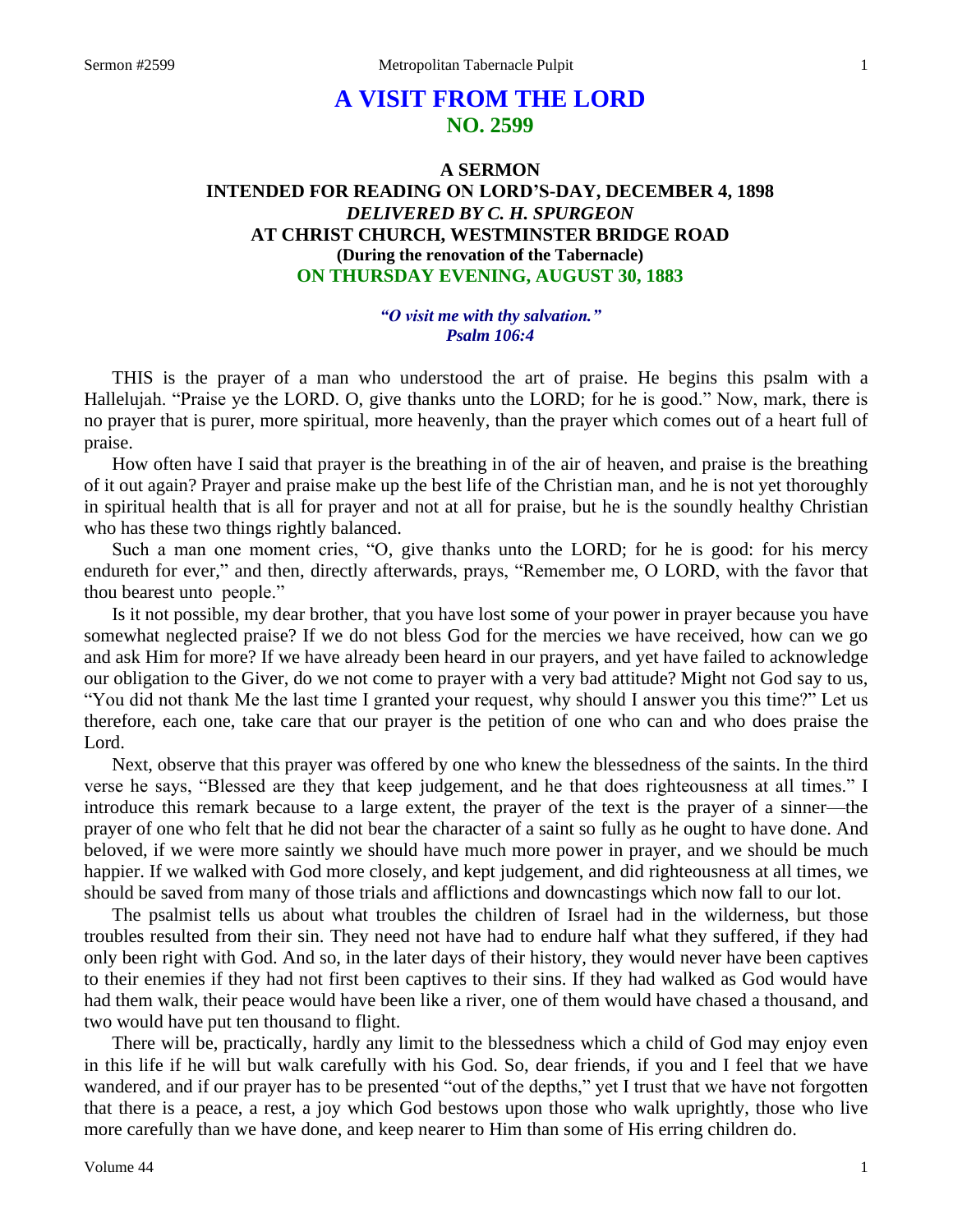Now, coming to the text, I want you to notice the prayer itself. I have nothing new to say, but I shall try just to utter some very simple truths suggested by the psalmist's prayer, "O visit me with thy salvation."

**I.** The first thought is, that the psalmist here prays for SALVATION.

What a wonderful word that word "salvation" is! Well might Dr. Watts say—

## *"Salvation! let the echo fly The spacious earth around,"—*

for there is something in it to be heard by all who dwell on this spacious earth. Salvation is the one thing which all men need, and when it is given to them, it conveys to them innumerable mercies for time and for eternity. Indeed, everything good is wrapped up in that word salvation.

As we read this psalm, you probably noticed how the psalmist sings in it concerning salvation. He says first, that *God saved the people out of Egypt.* There they were, a nation of captives and bondslaves, and He began to work with a high hand and an outstretched arm to bring them out of their captivity, and though they did not understand His wonders, yet, nevertheless, He saved them. That is a salvation in which you and I also delight—salvation by the sprinkled blood—salvation by the Paschal Lamb salvation by the right hand of God and His out-stretched arm—a salvation which reveals His faithfulness, His mercy, and His power. Let us bless God if we know experientially what this salvation means, and if we do not, let this be the prayer of each one of us, "O visit me with thy salvation."

One of the worst results of the fall is that men who are spiritually dead do not pray for life, but if there be one here who is sufficiently under the influence of the Holy Spirit to know that he needs spiritual life, he may begin at once to pray, "O visit me with thy salvation."

If you have not yet felt the burden of sin, if you do not yet savingly know the Sin-bearer, if you are still a bondslave to your sin, you have indeed need to pray this prayer. If you know that you are not what you ought to be, and that, living and dying as you now are, you will perish everlastingly, then with all your heart, and with as much desire as there may be in you, do breathe the prayer to God, "O visit me with thy salvation."

O poor heart, as soon as you begin to pray, you begin to live. You may have very little power in prayer, in fact, your prayer may be no better than the first feeble cry of a newborn child, but it is a sign of life, and the Lord hears even a groan, and the tear that falls without a sound is liquid music to JEHOVAH, for He knows what it means.

May I not hope that somebody here, if he cannot pray spiritually, will yet pray as do the young ravens who, in their nests, when they are hungry, cry, and the Lord hears them, and relieves their hunger? If you think that your prayer is no better than the cry of a poor bird, or the roaring of a wild beast, yet still do cry, do pray.

One trick of the devil is to try to stop you from praying, he will tell you that you will not be heard. But I can assure you that the cry of misery, the sob of inward grief, is certain to be heard by the tender and gracious God whom we worship. Somewhere in this building, I think, there must be some heart that has been hitherto giddy, thoughtless, careless, that will now begin to pray, "O visit me with thy salvation."

Further on in the psalm, the writer sings of *a second salvation when the people were delivered at the Red Sea.* Its waves rolled before them, and they could not tell how they were to escape from Pharaoh who was close behind with all the chariots and horsemen of Egypt pursuing them. Ah, poor timid Israelites! they could almost hear the whips of their taskmasters, and they probably feared that something worse would come upon them, and that they would feel their oppressors' swords, and that their blood would soon be shed. They were in a state of great anxiety and trouble, yet we read just now, "Nevertheless he saved them for his name's sake. He rebuked the Red sea also, and it was dried up: and he saved them from the hand of him that hated them, and redeemed them from the hand of the enemy."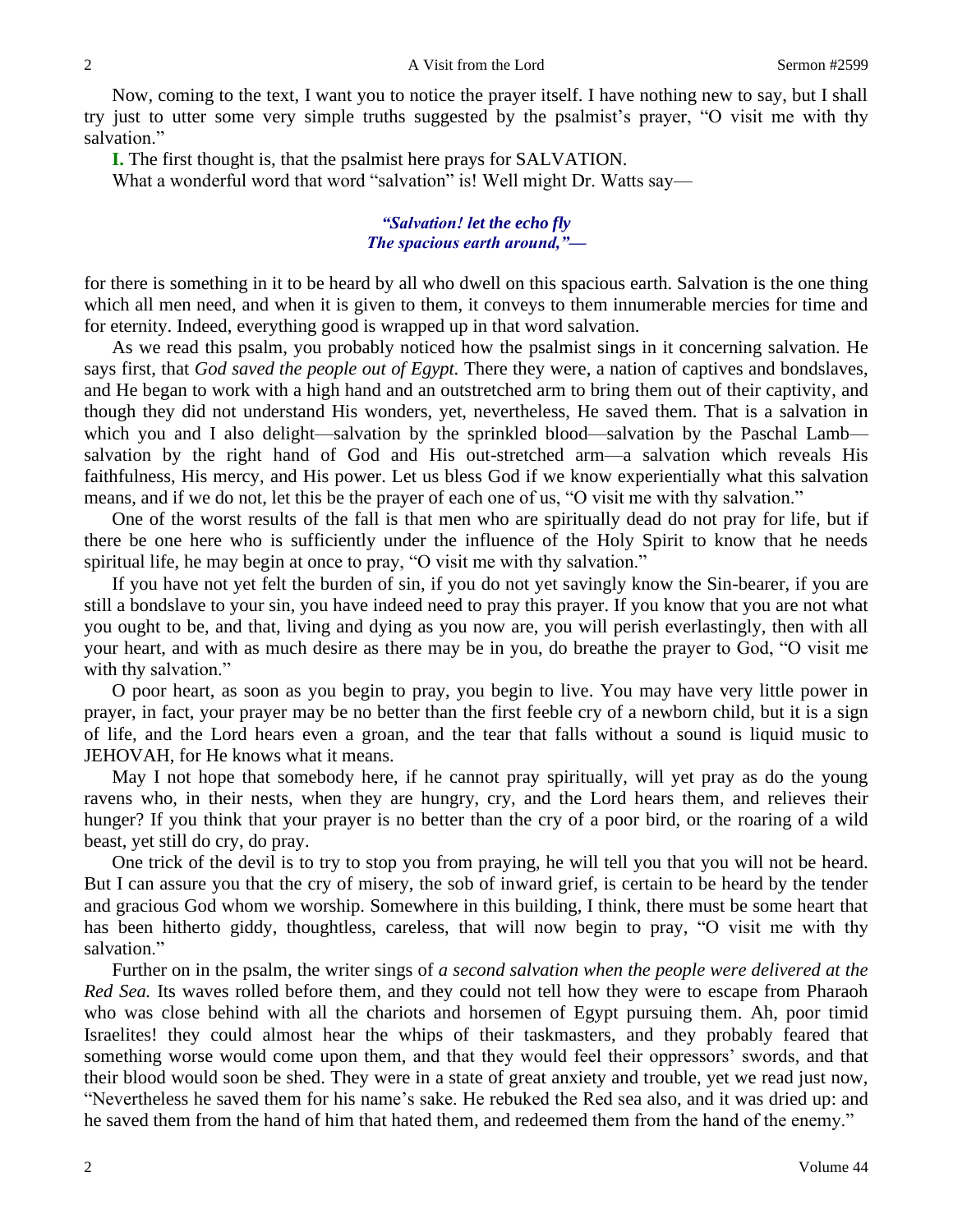Perhaps I am addressing some who are so fully conscious of their sin that they are driven almost to despair by it. Instead of believing that this awakened conscience of theirs is an evidence of God's grace, they are afraid that it is a sign of condemnation.

The weight of their sin crushes them, they hardly dare hope that there may be a way of escape for them, but poor soul, if this is your sad state, I do trust that you will be able to pray, "'O visit me with thy salvation.' O God, the Red Sea rolls in front of me, the rocks frown upon me on either hand, and my sins pursue me, and seek to slay me. 'O, visit me with thy salvation.' Come, and dry up this Red Sea of iniquity. Come, and destroy these adversaries of mine, and let me have to sing with the psalmist, 'And the waters covered their enemies: there was not one of them left.' 'O, visit me with thy salvation.'"

You know how it was with Israel—I always delight to dwell upon it—how the Lord brought again the waters of the Red Sea, and Pharaoh and all his hosts were swallowed up. And then Miriam took her timbrel, and all the women went forth after her, and sang unto the Lord who had triumphed gloriously, and thrown the horses and their riders into the sea, and this was one of the most jubilant notes of their song, "The depths have covered them; there is not one of them left."

So it was, beloved, when you and I, having cried to God for mercy, at last found it through Jesus Christ our Savior. Then we saw our sins cast into the depths of the sea, and we were ready to dance for joy as we said, "The depths have covered them; there is not one of them left."

Our experience ought to be an encouragement to others. Come, despairing soul, you that are like a mouse in a hole, and hardly dare to pop up your head to look out, never mind about coming out. Stay where you are, and there breathe the prayer, "O visit me with thy salvation," and you shall yet come out into light and liberty, and you shall joy and rejoice in God.

It may be that you and I, dear friends, have gone further on than this. We have been saved from our natural ruin, and saved from the power of despair worked in us by conviction, and *now we are fighting with our uprising corruptions.* Our inbred sin is like the deep that lies under, and perhaps, lately, the fountains of the great deep have been broken up within us. We cannot sin without being grieved and troubled by it, it is a vexation even to hear the report of it. Oh, that we could live without sinning at all!

Well now, beloved, if you are struggling against it, let this be your prayer to the Most High, "O, visit me with thy salvation." The Lord is able at once to come into your heart, and to put an end to your temptation whatever it may be. Is it unbelief? He can strengthen your faith. Is it covetousness? He can deliver you from that abomination, and give you a contented spirit. Is it anger? Oh, how sweetly can He come, and fill you with love! Whatever may be the evil against which you are fighting, He can help you overthrow it, and you shall be more than conquerors through Him that loved you.

I earnestly commend this prayer to every struggling believer, to everyone who feels the two natures within him striving for the mastery, and who is sometimes in doubt whether the house of David or the house of Saul will get the victory. Doubt not, my brother, the Lord is with the true seed. He that quickened you will keep the new life in you, it cannot die, for it is born of God, and you shall yet overcome sin and death and hell. Only forget not to breathe the cry from your very soul, "O visit me with thy salvation," and you shall prove what a salvation it is to be saved from the power of sin.

Our text may also be used in another sense, for salvation means *deliverance from grievous affliction,*  just as, in this psalm, when the children of Israel were brought into great distress by their enemies, God came, and saved them from their foes. So, at this time, dear friend, you may be in great distress. It may be temporal distress, or mental distress, or spiritual distress. Whether you are suffering in body, or in mind, or in heart, God knows how to deliver you. "Many are the afflictions of the righteous: but the LORD delivereth him out of them all." "He that is our God is the God of salvation; and unto GOD the Lord belong the issues from death."

If you should ever get so low in spirit that you can only compare yourself to Jonah when the whale went down to the very bottom of the sea, and he felt that the earth with her bars was about him forever, and he was at the very foundations of the everlasting hills, yet even then the God who brought up Jonah from the depths can bring you up.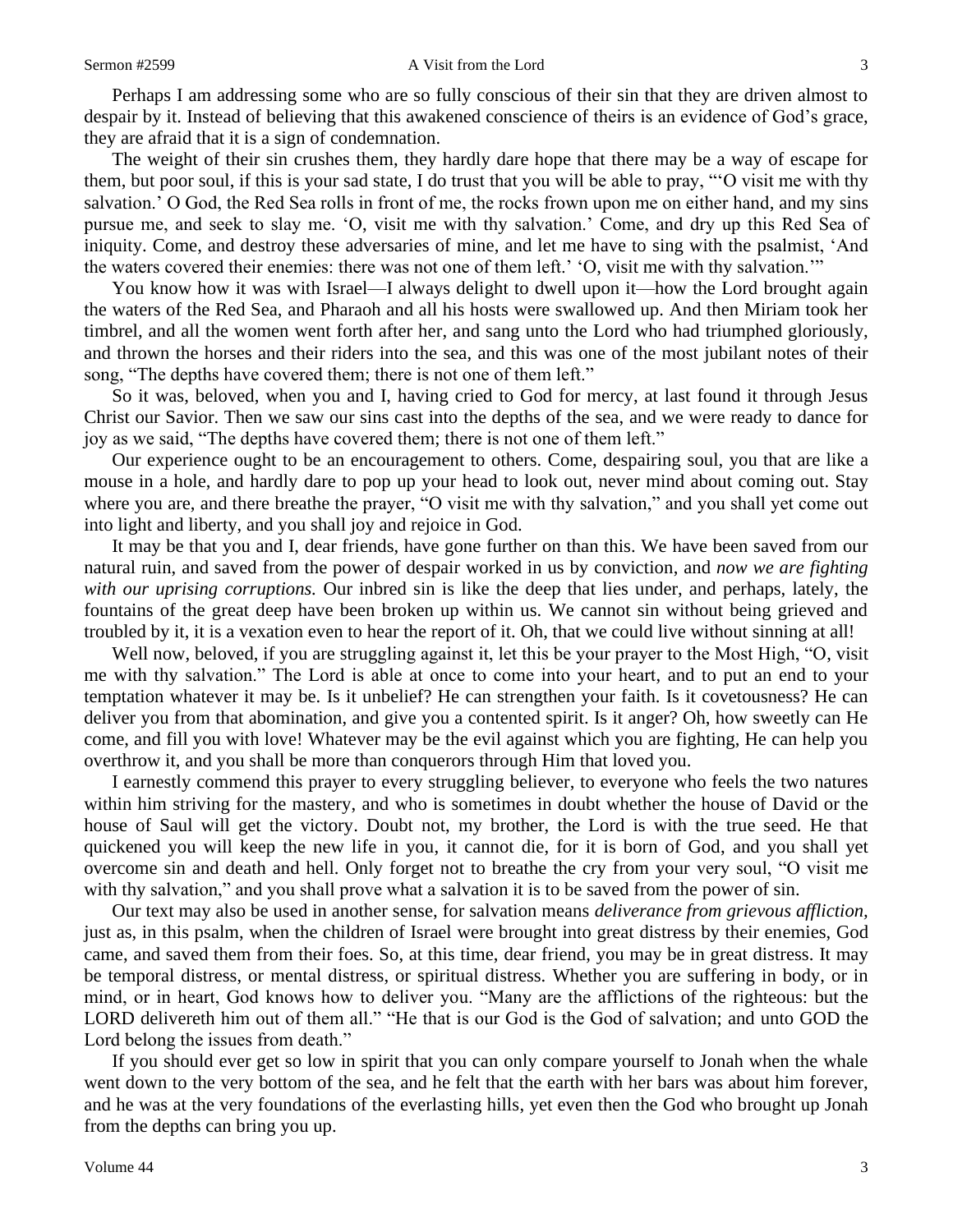See how the wheel turns, that spoke which was lowest just now has become the highest. Mark how the stars which shall tonight descend, and shall not be seen all day long, shall yet, when night comes round again, climb once more to their zenith, and occupy their appointed places. You are not doomed to be down forever, you shall yet mount up again, and you may say to the adversary, "Rejoice not against me, O mine enemy; when I fall, I shall arise." "The LORD said, I will bring again from Bashan, I will bring my people again from the depths of the sea."

To every tried and troubled one then, I suggest the prayer of our text, "O visit me with thy salvation," for it points out the way of deliverance for them whatever their trouble may be, and it specially concerns the all-important matter of salvation.

**II.** Now let us think for a few minutes upon the second thing which is very manifest in the text, and that is, VISITATION, "O visit me with thy salvation."

You have read in the newspapers of men having "died by the visitation of God." Sometimes, that has been the verdict of the jury at the close of an inquest, but here is a man who lived by the visitation of God! And truly, it is a most blessed thing to know that the very best and truest way of living is to live by being visited by God—visited by His salvation.

I admire the wording of this prayer. It does not say, "O save me." That would be a very proper petition. It does not say, "O, send me salvation." That, under some aspects, would be proper enough, but the petition is, "Lord, come Thyself, and bring the salvation that I need, by Thyself coming to me. 'O, visit me with thy salvation.'" What a blessed prayer this is! "O, visit me. Lord, visit me."

It takes some faith to pray it, for humility prompts us to say, "Lord, I am not worthy that you should come under my roof." Yet faith, and a childlike spirit, teach us to pray, "Lord, visit me. I hear that You do visit Your people, Lord, visit me. I have heard one of them say that you did come under his roof, and stay with him all through the night, and make him unspeakably glad. 'Remember me, O LORD, with the favor that thou bearest unto thy people: O visit me'—yes, even me—'with thy salvation.' Though the heaven of heavens cannot contain You, for You are so great, yet I know that You do dwell in every humble and contrite heart, Lord, come and visit me, and dwell within me." I think this is indeed a blessed prayer.

Mark the *condescension* which the psalmist feels that the Lord will thus manifest. "'O, visit me with thy salvation.' Lord, I cannot be saved unless You will visit me. Visit me not as a saved one, but 'visit me with thy salvation.' I am lost until You come to me. O come, Lord, and visit me as a Savior. Come and visit me as a Physician, for I am sick. Pay me a visit of mercy, a visit of grace and tenderness. O You great and glorious Lord, I beseech You, come and visit me. By the remembrance of Bethlehem's manger, the horned oxen, the straw, and the stable, so ill fitted for Your reception, come and visit me. And as the angels sang when You did thus descend to the lowliest of lowliness, so shall my heart sing yet more sweetly if You will visit me—even me. It will be great condescension on Your part, but 'O visit me with thy salvation."

And it will be *compassion* too*.* "'O visit me.' I am a prisoner, yet come, Lord, and visit me. I am lame and very weak. Lord, I have not a leg to carry me to Your house, so, come to my house, Lord. 'O visit me.' My heart is heavy, and sorely burdened, my very wishes lag, my prayers limp, my desires halt. O come and visit me. If I cannot come to You, yet come You to me, my God." It seems to me that this is a sweet, sweet prayer for one who is under a sense of inability, and whose strength is utterly gone. "O visit me with thy salvation." In it I see condescension and compassion.

But there is more in it even than that, there is also *communion,* "O visit me with thy salvation." This means more than a complimentary call such as ladies and gentlemen make when they spend half a day in going around to their friends distributing little bits of cardboard. I believe it is a wonderful token of friendship to do that, but you and I do not move in that artificial region. When we visit anyone, we mean it, and we do not make calls of mere ceremony or custom, but a visit from a beloved friend—oh, what a joy it is!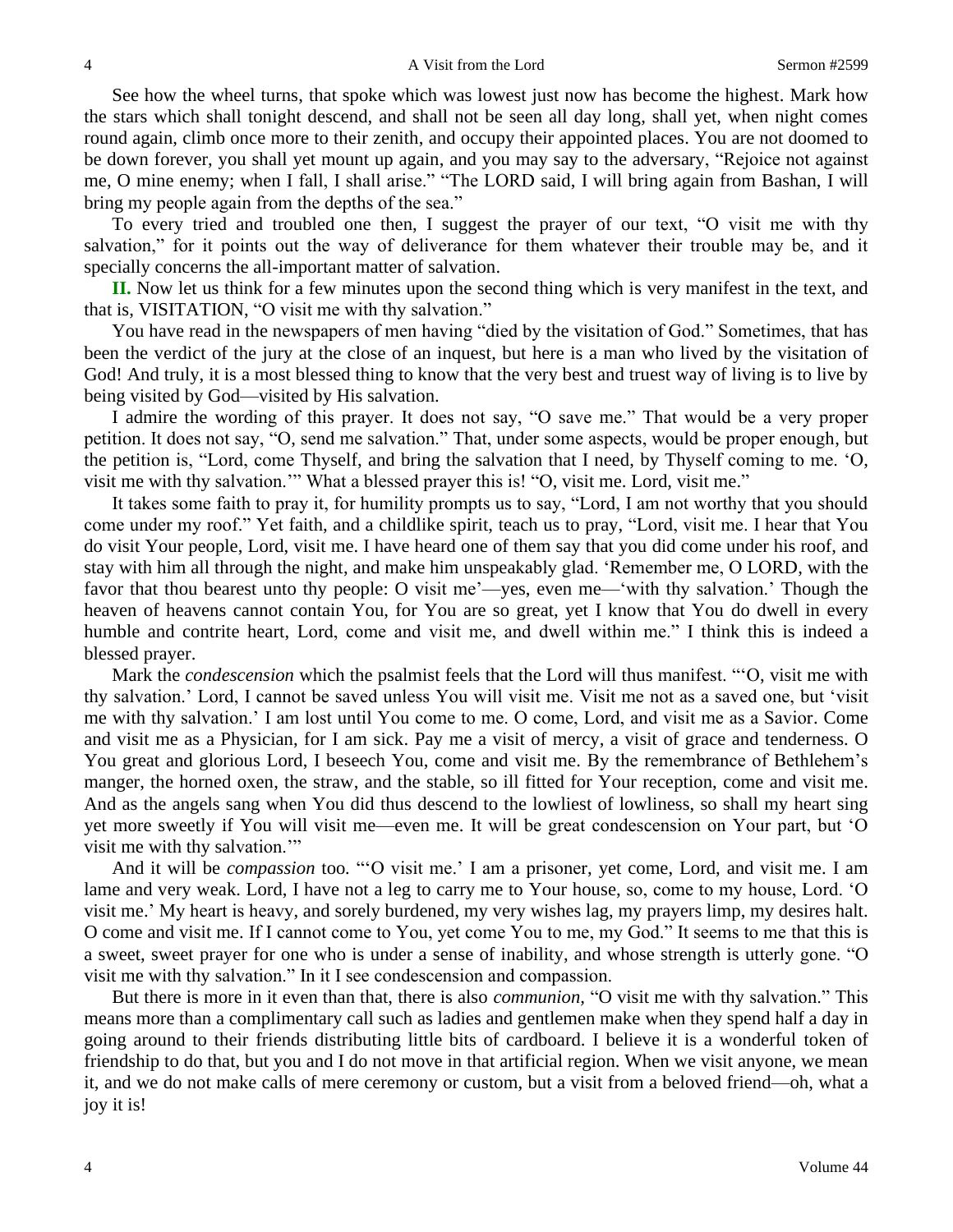#### Sermon #2599 A Visit from the Lord 5

Occasionally I have the opportunity of meeting dear friends who have been asking me to pay them a visit, and I can see, by the very way that they receive me, that they are almost as happy as the black men were when Mungo Park went to them. They said that they began to date their existence from the day when the white man came that way. Most of you must have some friends who love you so much, that when they see you at their house, they do not want to know when you are going, but if they could, they would make you always stop there.

Dr. Watts went to see Sir Thomas Abney, at Abney Park, to spend a week, but that week lasted through all the rest of his life, for he never went away from there, and he lies buried in Abney Park, and Sir Thomas is buried there also, so that even in death the friends are not separated from one another. They never meant to part after they once came together. That is the kind of visit we want from the Lord, so let us breathe this prayer now, "O LORD, come and visit me; but do not merely pay me a brief visit, but come to stay with me."

"That is a bold request," says one, "to ask God to come and abide with us." Listen, listen, listen. There was a certain church—you know the name of it—Laodicea, of which Christ said that it made Him sick, but what did He say next? "Behold, I stand at the door, and knock: if any man hear my voice, and open the door, I will come in to him, and will sup with him, and he with me."

That passage is not a call from Christ to sinners, as it is often used, it may perhaps, be so used by way of illustration. But that is not its first meaning, it is this. Here are some people of God who have fallen so low in grace that they are neither cold nor hot, and Christ prescribes this remedy for their lukewarmness—that He should come, and sup with them—that He should come and pay them a visit.

Now, if our blessed Lord was willing to visit the Laodiceans who were neither cold nor hot, I am sure that He will come to us who are cold, and He will come to us who are hot, He would rather come to such than to the lukewarm. Let us then, each one, breathe the prayer, "Come, LORD, and tarry not; come now, and visit me with thy salvation."

And when He does come, brethren, let us do as Sir Thomas Abney did with Dr. Watts, let us get Him to protract His visit. He will make as though He would go further, as He did when at Emmaus, but our wisdom will be to say, as the two disciples did, "Abide with us: for it is toward evening, and the day is far spent." And when He says, "No, I must go," we must not take His "No" for an answer, but we must do as they did, "They constrained Him."

He will go, if you let Him, but you must not let Him go. Perhaps He will say, "Let me go, for the day breaketh," but you must follow Jacob's example and say, "I will not let thee go," and you need not add, "except thou bless me," but you may say, "I will not let you go at all, I mean to hold to You on and on and on, by day and night, You shall not leave me." You will be indeed blessed if you can pray the prayer of our text in this sense, "O visit me with thy salvation."

**III.** Now, with great brevity, I turn to a third thing in my text and that is, PERSONALITY, "O visit *me* with thy salvation."

We ought to pray for one another, we must pray for the peace and prosperity of the whole church of Christ, but there are times when it will be well that all our desire should run in this direction, and that we should cry to the Lord, "O visit *me* with thy salvation."

This petition of the psalmist shows *great necessity.* It is as if he had said, "Lord, I need You more than any others do, therefore, do visit me. Unless you do come to me, I shall be a wretch undone forever. 'O visit me with thy salvation.'" It is always unwise to make your necessity appear little. It is so great that you never can exaggerate it, take care that you do not set it in a diminished form. When you come before God, do not try to make yourself out to be a little sinner. You are not likely to make yourself appear more guilty than you are, but your highest wisdom is to state your case to the Lord in all its blackness and its badness, and then to cry to Him, "O visit *me* with thy salvation."

It seems to me that this personality of the prayer also betokens *great unworthiness,* as if the psalmist felt that the Lord might go and visit others, and perhaps find some reason for so doing, but as for him, he must cry, and cry mightily too, or else he would be passed by, for he felt himself so unworthy, "O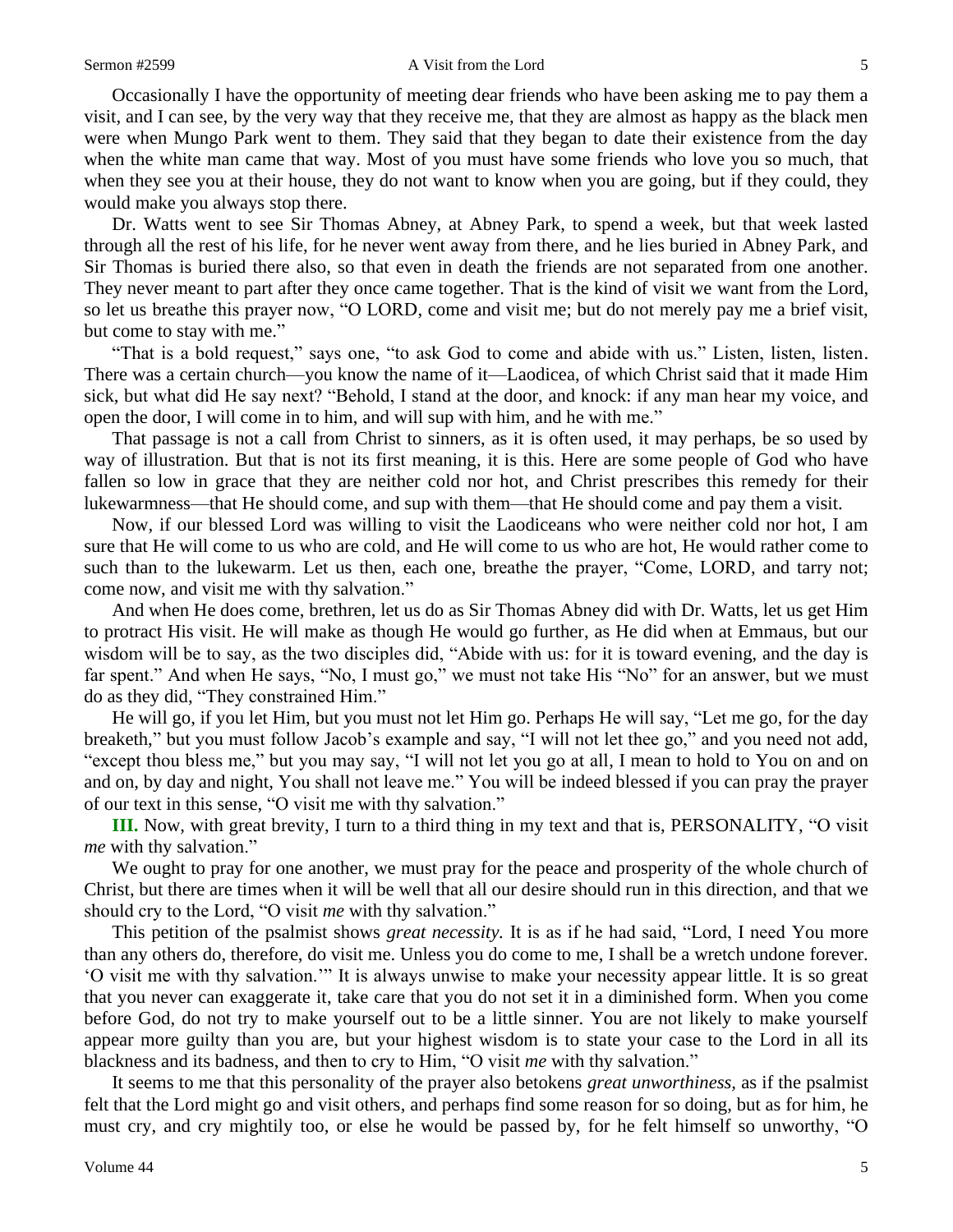LORD, visit me, visit me to save me. If ever a soul needed saving, I am that one. If ever there was a sinner near despair, I am that sinner. Lord, come and visit me with Thy salvation."

The prayer also reveals *great concentration of desire,* "O visit me with thy salvation." It seems to me as if the psalmist put all his thoughts, all his desires, yea, and his very life into that prayer. Let us imitate him in this earnestness and concentration. Where are you, my dear friend?—for I feel certain that there is somebody present who can pray this prayer, "O visit *me.*"

If you are growing old, well may you say, "O visit *me.*" If you are feeling ill—if the doctor tells you that there is something amiss with that heart of yours—you may well pray, "O visit *me.*" Or do you feel yourself very weak and feeble in spirit? Well then, do not hesitate to make your prayer tonight a personal one, there is nothing selfish in crying with the publican, "God be merciful to me a sinner."

If anybody says that it is selfish to pray for yourself so much, just ask him what he would do if he were drowning? Does anybody say that it is selfish for him to strike out and try to swim, or selfish to seize the lifebuoy that is thrown to him? If you were in a fire, and likely to be burned to death, would anybody call you selfish because you looked for the fire escape, and climbed on it as soon as it touched your window? And when your very soul is in danger, it is a hallowed selfishness to seek first its salvation. If your own soul be lost, what can you do for the salvation of other people? If you perish, what benefit can you be to your fellow men?

Truly, this is a holy charity which ought to begin at home, and I do not believe that any man really cares for the souls of others who does not first and foremost care about his own soul. If you do not pray, "O visit me with thy salvation," I am sure that you do not pray, "O visit my wife with Your salvation. O visit my children with Your salvation." Therefore, keep to this personal prayer till it is answered, and when it is, then pray for all others as earnestly as you have prayed for yourself.

**IV.** And now to finish, notice one thing more in this text, and that is, A SPECIALTY, "O visit me with *thy* salvation"—the kind of salvation he has been describing in this psalm, the salvation wrought by omnipotent grace, the salvation of enduring love.

Dear friends, I have heard of a good many so-called salvations in my time. I heard, some time ago, of a woman who said that she had been saved already six times, and it had not done her much good. She had been to different revival meetings, and joined various societies that make a great row, and call it salvation, and in that way she had been "saved" six times, and she did not know that she was any better. No, and you may be "saved" in such a fashion as that six thousand times, and be none the better, for that is not God's salvation.

The psalmist prayed, "O visit me with thy salvation," and by that he meant *real salvation,* a radical change, a thorough work of grace. God's salvation includes a perfect cleansing in the precious blood of Jesus, a supernatural work in renewing the heart, a resurrection work in raising the dead, and giving a new life. So, when you pray, "O visit me with *thy* salvation," you ask the Lord to give you real salvation, not a sham.

This salvation is also *complete salvation.* It saves the man from the love of sin. It not merely saves him from getting drunk, from lying, from thieving, and from uncleanness, but it saves him within as well as without. It is a thorough renewal—a work of grace that takes effect upon every part of his nature. God grant that you and I may never be content with a salvation which is not the work of divine grace!

You remember that it is said of Mr. Rowland Hill that he was met, somewhere about the New Cut, by a drunk who reeled up to him, and said, "Well, Mr. Hill, I am glad to see you, sir. I am one of your converts." "Yes," replied the good minister, "you may be one of my converts, if you had been one of the Lord's converts, you would not be drunk."

There are too many of *our* converts about, we may find them everywhere except in heaven, but woe unto the man who is content with being the convert of his fellow man! What we want is a visitation from God Himself, and therefore we pray with the psalmist, "O visit me with *thy* salvation."

Lastly, and chiefly, God's salvation is *eternal salvation.* We hear in various quarters, from time to time, about a salvation that is only temporary. I have been told, again and again, of men who are said to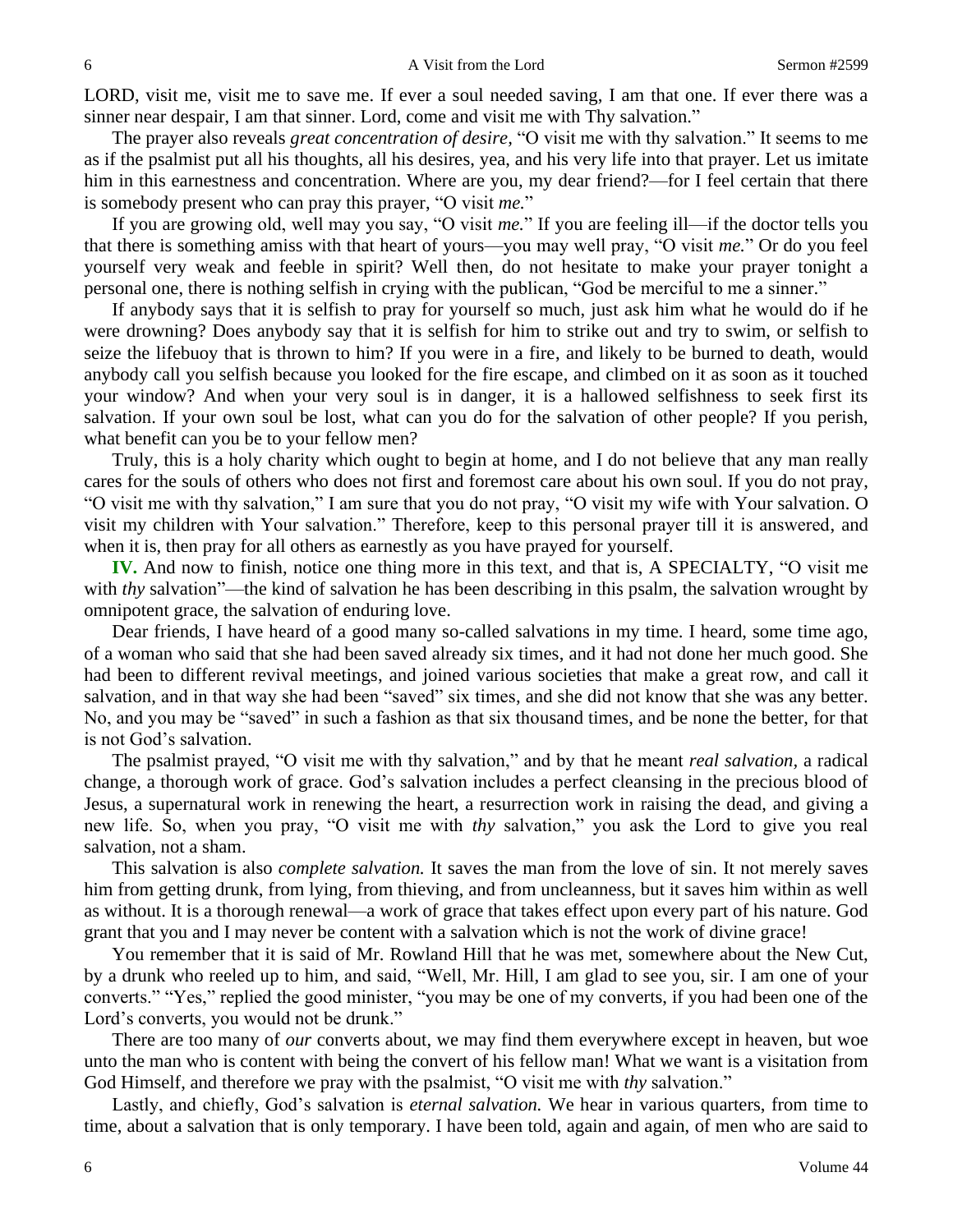have been children of God one day, and children of the devil the next. Now, I believe that a temporary salvation is a trumpery salvation and that it is neither worth preaching nor receiving, but God's salvation is both worth preaching and receiving, because it is everlasting salvation.

A good old divine was once asked whether he believed in the final perseverance of the saints. "Well," said he, "I do not know much about that matter, but I firmly believe in the final perseverance of God, that where He has begun a good work He will carry it on until it is complete." To my mind, that truth includes the final perseverance of the saints, they persevere in the way of salvation because God keeps them in it.

Does the Holy Spirit renew the heart of a man, and then is His work after all undone, so that the man goes back again to his unregenerate state? What is to become of him then? "Oh!" says someone, "he may be born again." What! A man to be born again, and again, and again? Is there anything in the Bible to warrant such teaching as that? I believe not.

If the Holy Spirit's work in renewing the heart could ever be undone, then this text would come in, "For it is impossible for those who were once enlightened, and have tasted of the heavenly gift, and were made partakers of the Holy Ghost, and have tasted the good Word of God, and the powers of the world to come, if they shall fall away, to renew them again unto repentance"—for God's greatest work has been already wrought upon them, and if it could fail, nothing more could be done for them.

"But beloved," says the apostle, after making this solemn declaration, "we are persuaded better things of you, and things that accompany salvation, though we thus speak." So, dear friends, if the Lord saves you, you are saved forever. If He has wrought within you a work of grace, it will assuredly end in glory—

> *"All needful grace will God bestow, And crown that grace with glory too; He gives us all things, and withholds No real good from upright souls."*

"Lord, visit me with thy salvation." Others may have their own salvation of any sort or kind that they please, but do you visit me with *Thy* salvation, do you take my case in hand, then the work will be done, well done, and done forever."

Pray thus, dear friend, for yourself, "O visit *me* with *thy* salvation," and He will do so. "Believe on the Lord Jesus Christ, and thou shalt be saved." "He that believeth and is baptized shall be saved; but he that believeth not shall be damned." God lead you all to accept His great salvation even now, for our Lord Jesus Christ's sake! Amen.

## **EXPOSITION BY C. H. SPURGEON**

## *PSALM 106*

This psalm relates the story of God's mercy to Israel, of the people's provocation of Jehovah, and of His great patience with them. It commences with an exhortation to praise the Lord.

#### **Verse 1.** *Praise ye JEHOVAH.*

Or "Hallelujah." I cannot help remarking here that this is one of the most sacred words in the whole Bible, and it ought always to be pronounced with the utmost reverence. I sometimes feel my blood chill when I hear of "hallelujah lasses" and "hallelujah bonnets." If those who use such expressions rightly understood the meaning of the word, they would not thus take the name of the Lord in vain.

**1***. O give thanks unto Jehovah; for he is good: for his mercy endureth forever.*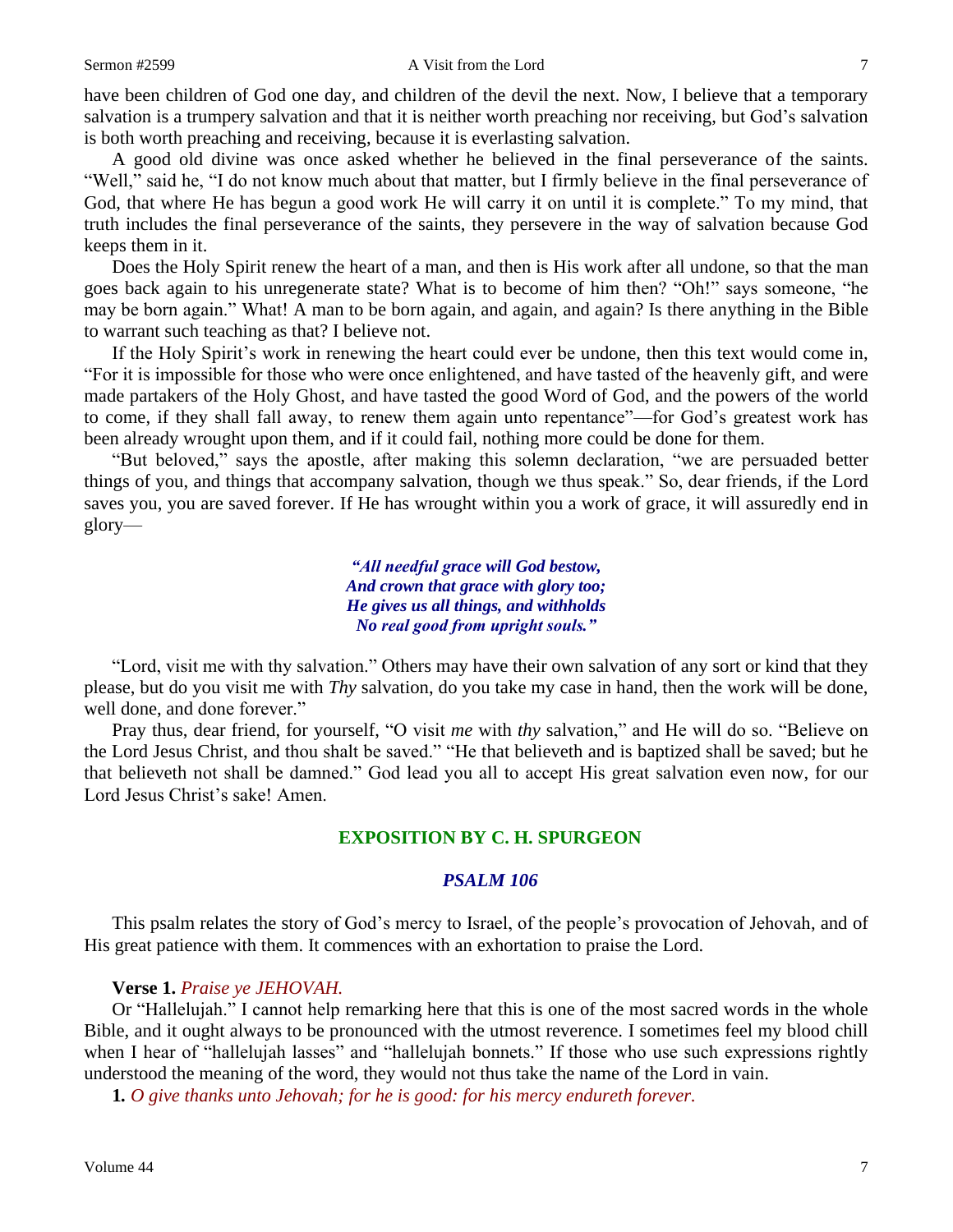As long as you and I are sinners, this will be one of the sweetest notes in our song of thanksgiving unto JEHOVAH, "His mercy endureth forever."

**2***. Who can utter the mighty acts of the LORD? who can shew forth all his praise?*

Neither the angels nor the perfect spirits who day without night circle His throne rejoicing can show forth all JEHOVAH's praise.

**3***. Blessed are they that keep judgement, and he that doeth righteousness at all times.*

There is great comfort in walking near to God, the way of peace, the way of blessing, is the way of righteousness, but alas! my brethren, we do not always keep in that way as we should. The psalmist himself felt that he did not, therefore he prayed—

**4***. Remember me, O LORD, with the favor that thou bearest unto thy people: O visit me with thy salvation;*

He felt that he needed God's grace in all its saving power.

**5***. That I may see the good of thy chosen, that I may rejoice in the gladness of thy nation, that I may glory with thine inheritance.*

He longs to get in among the people of God. He wants to share the favor which God bestows upon them—the free grace which He manifests to them. He wants to be included in their election, to rejoice in their gladness, and to glory in their inheritance.

**6***-***7***. We have sinned with our fathers, we have committed iniquity, we have done wickedly. Our fathers understood not thy wonders in Egypt;*

Very great wonders were wrought there when God's time came to set His people free from their cruel bondage. There was a marvelous display of power on God's part, yet the psalmist had to say, "Our fathers understood not thy wonders in Egypt;"

**7***. They remembered not the multitude of thy mercies; but provoked him at the sea, even at the Red sea.*

They had hardly started out of Egypt before they provoked JEHOVAH. They had only just caught sight of the rolling waters of the Red Sea, when they began to murmur against God and against His servant, Moses.

**8***. Nevertheless he saved them for his name's sake,—*

Oh, is not that a grand word? Well might JEHOVAH say, "Not for your sakes do I this, O house of Israel." "He saved them for his own sake,—

**8***. That he might make his mighty power to be known.*

Free Grace finds in itself, not in us, its own motive, and discovers its own reason for acting on our behalf. God's reason for mercy is found in his mercy.

**9-13.** *He rebuked the Red sea also, and it was dried up: so he led them through the depths, as through the wilderness. And he saved them from the hand of him that hated them, and redeemed them from the hand of the enemy. And the waters covered their enemies: there was not one of them left. Then believed they his words; they sang his praise. They soon forgot his works; they waited not for his counsel:*

Ah, me! Even the divided sea is soon forgotten, enemies walled up by water speedily pass from remembrance, "They soon forgat his works; they waited not for his counsel:"—

**14-15.** *But lusted exceedingly in the wilderness, and tempted God in the desert. And he gave them their request; but sent leanness into their soul.*

I do not know of anything more dreadful than that—to be fattened without, and to be starved within—to have everything that heart could wish for, and yet not to have the best thing that the heart ought to wish for. May God save us from that appearance of prosperity which is only a veiled desolation!

**16.** *They envied Moses also in the camp, and Aaron the saint of the LORD.*

These two men had done everything for the children of Israel, they had been the instruments in the hand of God of innumerable blessings to them, yet they envied Moses and Aaron.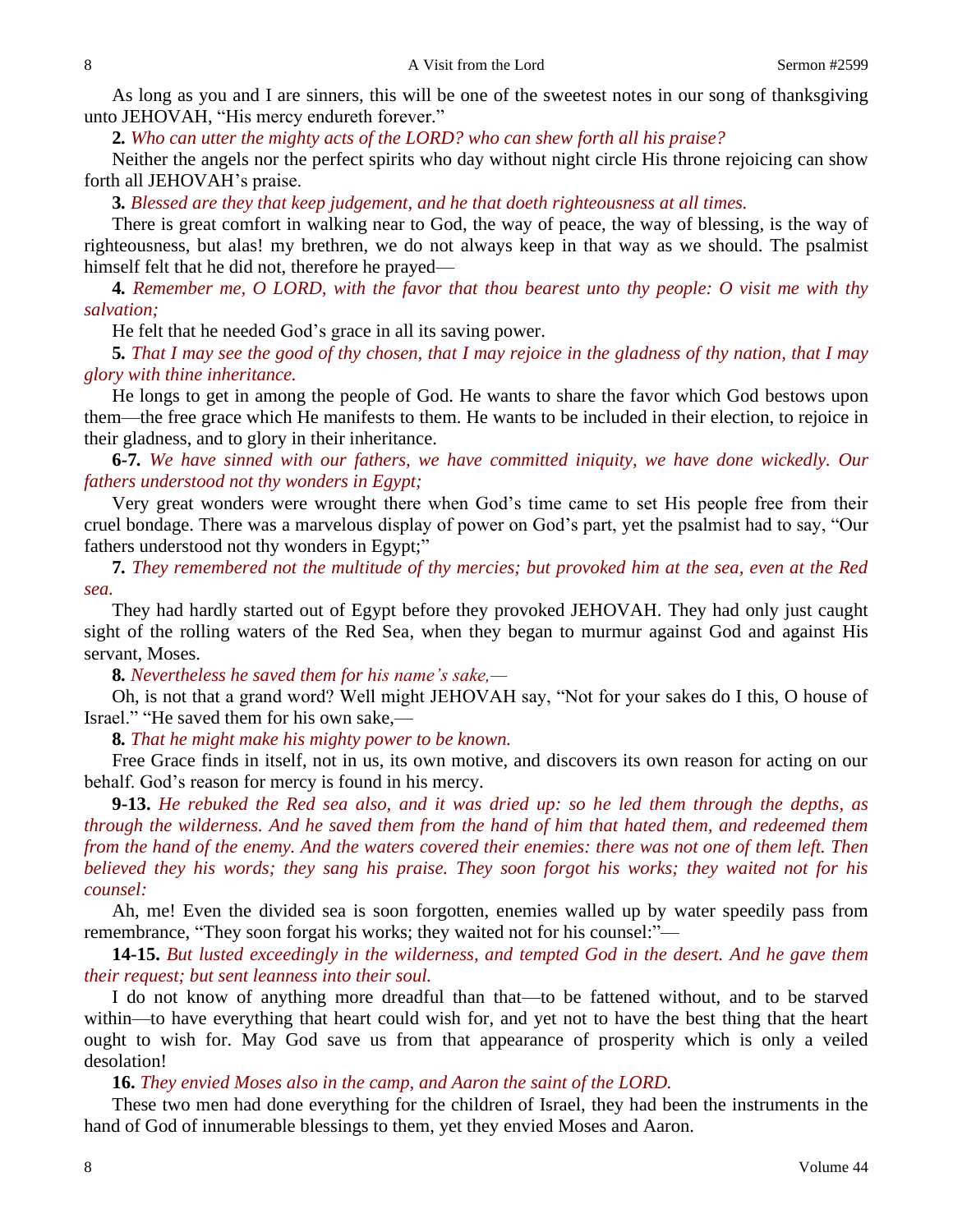**17-18.** *The earth opened and swallowed up Dathan, and covered the company of Abiram. And a fire was kindled in their company; the flame burned up the wicked.*

JEHOVAH's mercy did not melt the people's hard hearts, so perhaps the fear of His judgment would. God tried both methods with them, as He has done with us, for sometimes He has been very gracious to us, and at other times He has chastened us very sorely. He has tried the kiss and He has tried the blow. Yet what happened in the case of Israel?

**19-22.** *They made a calf in Horeb, and worshipped the molten image. Thus they changed their glory into the similitude of an ox that eateth grass. They forgat God their Saviour, which had done great things in Egypt; wondrous works in the land of Ham, and terrible things by the Red sea.*

What was to become of such a people, provoking Him again and again?

**23.** *Therefore he said that he would destroy them, had not Moses his chosen stood before him in the breach, to turn away his wrath, lest he should destroy them.*

How often has our blessed Mediator, who is far greater than Moses, stood before the Lord in the breach! How often has the great Husbandman said, concerning the fruitless tree, "Cut it down; why cumbereth it the ground?" And then that Divine Dresser of the vineyard has pleaded, "Let it alone this year also, till I shall dig about it." And here we are, still spared and still blessed, through the intercession of God's chosen Mediator.

**24.** *Yea, they despised the pleasant land,—*

They said that the Canaan towards which they were traveling was not worth the trouble of getting to it, "They despised the pleasant land,"—

**24-28.** *They believed not his word: but murmured in their tents, and hearkened not unto the voice of the LORD. Therefore he lifted up his hand against them, to overthrow them in the wilderness: to overthrow their seed also among the nations, and to scatter them in the lands. They joined themselves also unto Baal-peor, and ate the sacrifices of the dead.*

They began to study necromancy and spiritualism, and to join in the abominations of the worship of Baal.

**29.** *Thus they provoked him to anger with their inventions: and the plague brake in upon them.*

Now notice how something always happened to spare them from the destruction which they deserved.

**30-31.** *Then stood up Phinehas, and executed judgment: and so the plague was stayed. And that was counted unto him for righteousness unto all generations for evermore.*

Yet they still went on sinning against the Most High.

**32-33.** *They angered him also at the waters of strife, so that it went ill with Moses for their sakes: because they provoked his spirit, so that he spake unadvisedly with his lips.*

Does it not seem remarkable that Moses, the true servant of God, was not spared from punishment when it was but a word that he spoke unadvisedly, yet still the mercy of God was continued to that provoking generation? Ah! that is always the way with our jealous God, those whom He loves best will be sure to feel His chastising rod, whatever happens to others.

At last the Israelites reached Canaan, they entered into the land that flowed with milk and honey, did that change their character? No, not in the least.

**34-38.** *They did not destroy the nations, concerning whom the LORD commanded them: but were mingled among the heathen, and learned their works. And they served their idols: which were a snare unto them. Yea, they sacrificed their sons and their daughters unto devils, and shed innocent blood, even the blood of their sons and of their daughters, whom they sacrificed unto the idols of Canaan: and the land was polluted with blood.*

Just think how low they had sunk, God's own people had come down to this, that they actually offered their own children in sacrifice to Moloch.

**39-43.** *Thus were they defiled with their own works, and went a whoring with their own inventions. Therefore was the wrath of the LORD kindled against his people, insomuch that he abhorred his own*